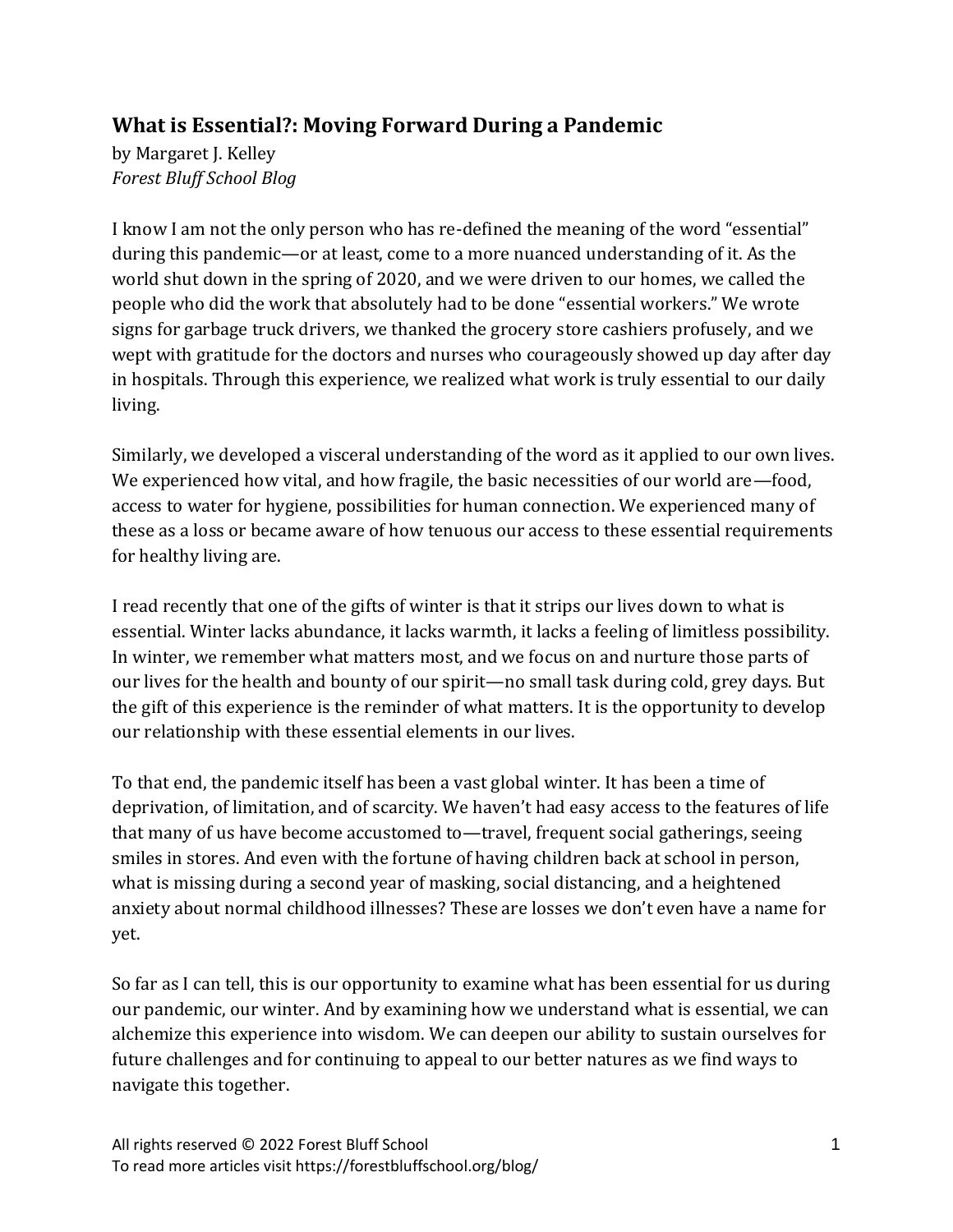When I consider the experiences I had during the pandemic, the essential elements rise quickly to the surface. It is clear what I have needed for my spirit to survive and thrive: *Friends*, *Kindness*, and *The Ability to Create Joy*.

#### *Friends*

I've always considered myself a person who is ambivalent about being social. On the one hand, I love people. On the other hand, I get tired and want to lie on the couch by myself after social activities. The beginning of our spring 2020 lockdown appealed to me. There were no social commitments, no casual conversations at the grocery store. And our quiet school year also had a certain attraction; we didn't have to leave the house for anything extra, I didn't need to drive our children to activities or friends' houses, and we didn't have obligations for holidays or special events.

But that year also contained a certain dryness. It felt flat, I felt empty too much of the time, and our children took turns in tears from missing playing freely with friends. "We need each other." I heard a whispering in my heart. "We need each other." It was only through the connections I maintained with friends that I survived that year with any of my sanity. We texted, we walked outside, we left each other messages, we sat around a fire. We laughed and cried and shared our struggles. Then, when my need for support became acute because of a loss in my family, these friends, all of whom were in similar states of depletion, filled my life with care and attention. I was humbled by their love. Friends were an essential nourishment.

#### *Kindness*

I don't know anyone who hasn't been depleted by the last year and a half of their lives. We've all fallen apart in different ways at different times. "We are all losing our minds," I told my mother recently, when she shared some unusual behavior she had observed in a friend. There's no other explanation for the way many people are acting right now. We are all losing our minds.

This pandemic has brought out the best in us, and also the worst. This is no small wonder. It has used all our reserves. And then, when we thought we were taking a breath again this summer, it asked for more. It feels like we have nothing left.

This is why kindness has been necessary—more than it ever has—in my own life. Whether it's the patient doctor, who answers extra questions about a health issue, or the barista, who lets me have the hot chocolate for free because I forgot my wallet. It's teachers, who are gracious with children and parents, and neighbors, who take the extra time to drop off cookies or a note.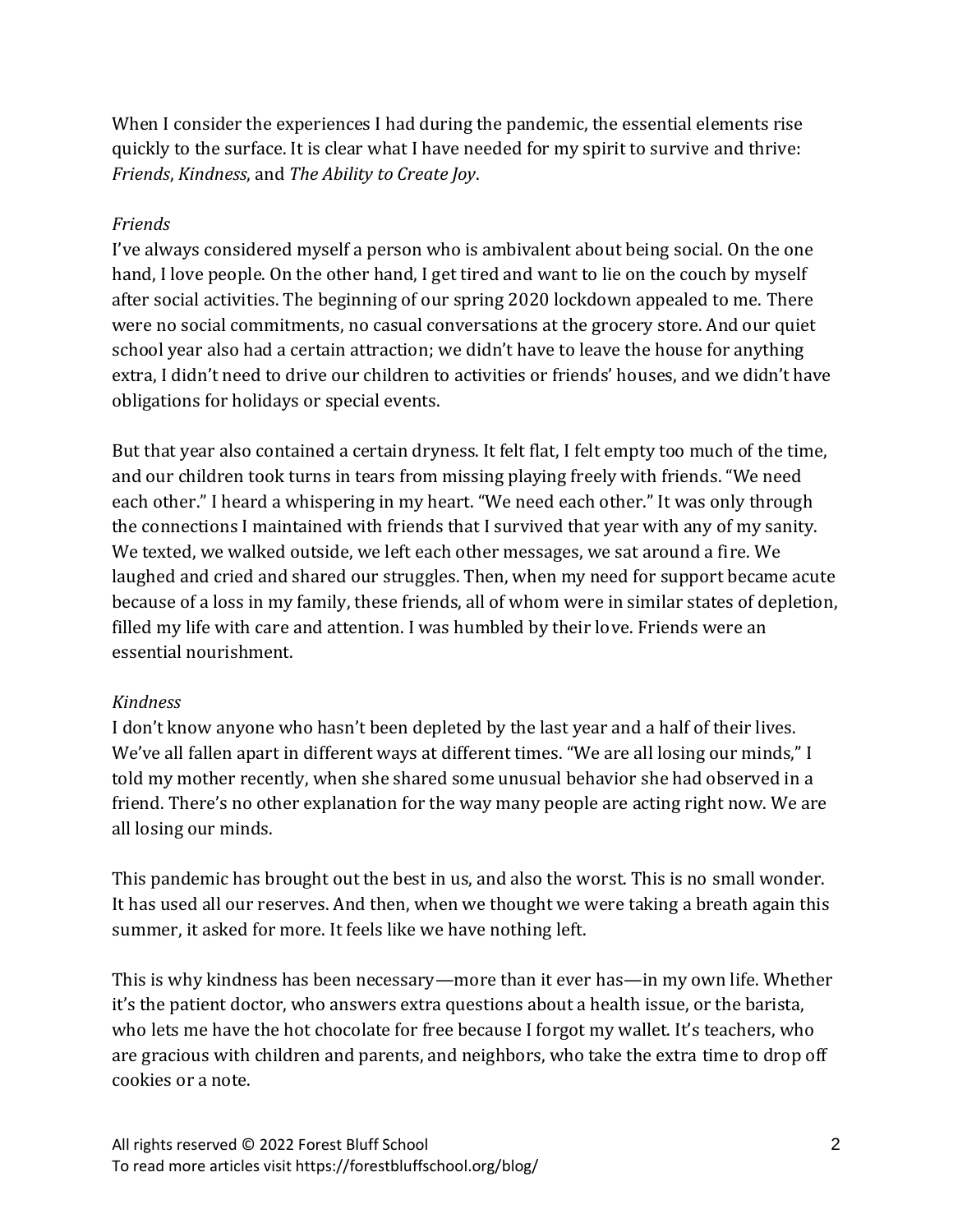The kindness shown to us has allowed us to keep giving. And the kindness we show others allows us to keep connecting. This, accompanied with the compassion and humility necessary for seeing that everyone is suffering in their own ways, is essential for our survival and continued connection to each other in this world.

### *The Ability to Create Joy*

This final essential element is new for me during these last two years. I have had a lucky life; I haven't wanted much for health, security, or love. And in having that kind of comfort and opportunity, I also didn't have to pay much attention to what made me happy. I was usually happy, or happy enough, and if I became quite unhappy, it could usually be remedied with a little time.

This year has tried us. It has pushed us to the edge. It has taken all I thought I had and it has asked for more. It has not paused the everyday stress, tragedies, and sadness of life. We have had to grieve even while we survived. And in knowing that it is not happiness that sustains us, I have had to develop a practice for cultivating joy—in bits and pieces throughout my day—so that the feeling buoys me, carries me along, and fills my reserves, even by the teaspoonful. And when I need to give more, I have it.

This practice of building joy has entered all facets of my life. And most of it starts with awareness. All spring and summer long, when I noticed a flower, I actually stopped to smell it. Then I paused and smelled it again. This was an initially unconscious process, until I realized I was doing it so that joy could bloom, however small, inside of me. Similarly, I began to extend my walks to go all the way down to the lake, instead of standing on the bluff looking down. Seeing the water up close, hearing the waves, putting my feet in the sand, and letting my dogs race in circles on the beach all served to lift my spirits.

I drank a cup of special tea every day, I wore cozy mittens and noticed the soft lining, I sat down with a plate of lunch at the table instead of grazing in the kitchen, I spontaneously drove our children to see the sunset when we caught hot pink glimpses in the trees above our house, I lit an outdoor fire on Mother's Day and warmed my feet as I read. These sources of joy were small, sometimes almost imperceptible. But with each experience, my spirit filled by a spoonful. And I saw that these acts were essential in a way I had never known before.

## *Final Thoughts*

Just recently, I had a dream that I was looking at photos of my children at the beginning of the pandemic. And in realizing how much older they look now—recognizing how much they have grown and changed during this time of Covid—I was struck deeply by what a significant portion of their childhood has now been in a pandemic. It will be a part of them